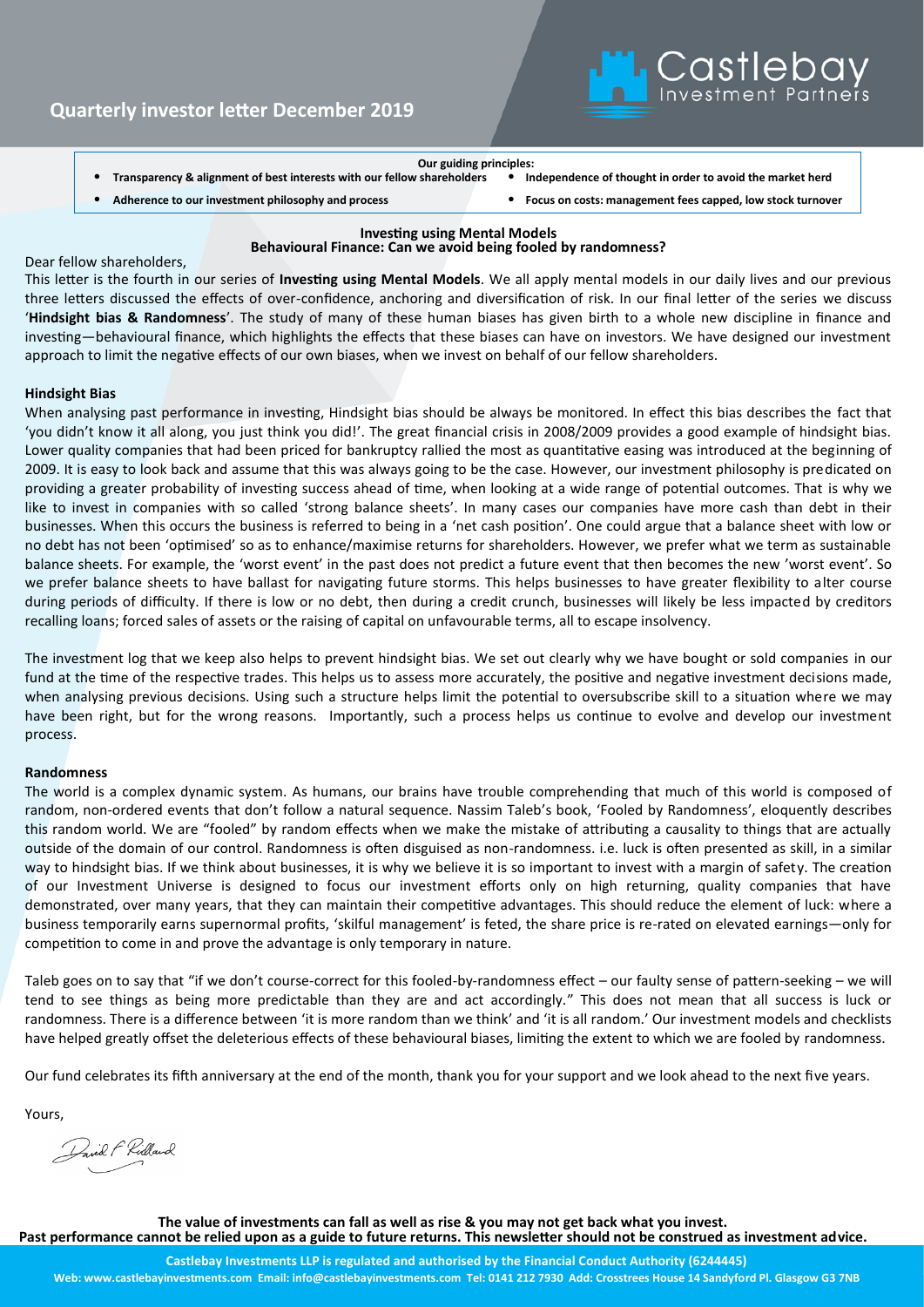## **In Focus In focus: Croda & Capita**

Croda International plc is the holding company for a group of companies that manufacture a diverse range of chemicals and **CRODA** chemical products, including oleochemicals and industrial chemicals. Croda supplies its items to companies that specialize in the personal care, pharmaceutical, plastics, food processing, nutrition, fire prevention, engineering and automotive industries. The unifying theme of Croda's products, is that it '**coats things'**. In consumer care it produces the active ingredients that help to cover the skin of the user, helping to smooth the skin. In agricultural crop care, their formulations help companies to develop efficient, complex and safe products that help farmers achieve superior yields.

Croda derives many of its sales from oleochemicals—products made from natural oils. As such it acquires much of its raw materials from sustainable sources. The company has structured its business into three main units: **Consumer Care** which makes ingredients for the personal care, health care and agricultural industries; **Life Sciences** which is involved in the manufacture of excipients such as fillers and preservatives; and **Performance Technologies** which includes lubricants, coatings and polymers, polymer additives, oilfield chemicals and home care ingredients. Croda does have a fourth division, **Industrial Chemicals.** It makes process additives—basic fatty acids, glycerine and other by-products. However, this division is playing an increasingly immaterial part in the future prospects of the business.

The investment case for Croda is predicated on it being a 'consistent compounder'. For example, its tangible book value per share has grown at 25% and 24% over the last five and ten years respectively. Shareholder equity has grown at 19% annually over the last five years. Given their niche coating products and active ingredients, particularly in Personal Care, we believe that the barriers to entry will likely remain high in the future. Their '**moat'** comes in two main forms – Intangibles and High Switching costs. As long-term investors we are comfortable with a valuation margin of peril (c20%) which given a retained return on equity in excess of 20% makes the shares roughly a year expensive. Also their recent slight decline in incremental cash returns on average gross equity, is due to slower short term growth, not declining operating profitability. As we have mentioned in the past, shareholder value is preserved and created much more effectively when management focus on returns, eschewing unprofitable short term growth.



L Castlebay

Rising political risk, led us to reduce our position in Capita at the beginning of 2019. As the political polls in the UK narrowed, the probability of a renationalising Labour government coming to power increased. As a result of this rising risk, we halved our exposure to both Serco and Capita at this time. Frustratingly, both companies then performed strongly over the course of the year. However, we remain sanguine about this for two reasons. Firstly, we did not sell out of our positions entirely and so benefited in part from their subsequent performance.

Secondly, it is generally better to judge one's decisions through the lens of 'the decision making process' rather than focusing merely on outcomes. We identified the risk, determined an appropriate exposure in both stocks and then took action. In our shareholder letter, in which we espouse the dangers of hindsight bias, it would seem peculiar to assume that the election result was a foregone conclusion. We must resist the clarion call that 'we knew the outcome all along'. We didn't.



Following the re-election of the Conservative and Unionist Party in mid-December, we increased our position in Capita. Whilst the shares had performed well in the year to December, as mentioned, the company continues along its path back to prosperity as operations are restructured.

The valuation remains supportive despite the recent strength in share price and we believe the turnround in the business will continue to bear positive returns for us as share holders.

**The value of investments can fall as well as rise & you may not get back what you invest.** 

**Past performance cannot be relied upon as a guide to future returns. This newsletter should not be construed as investment advice.**